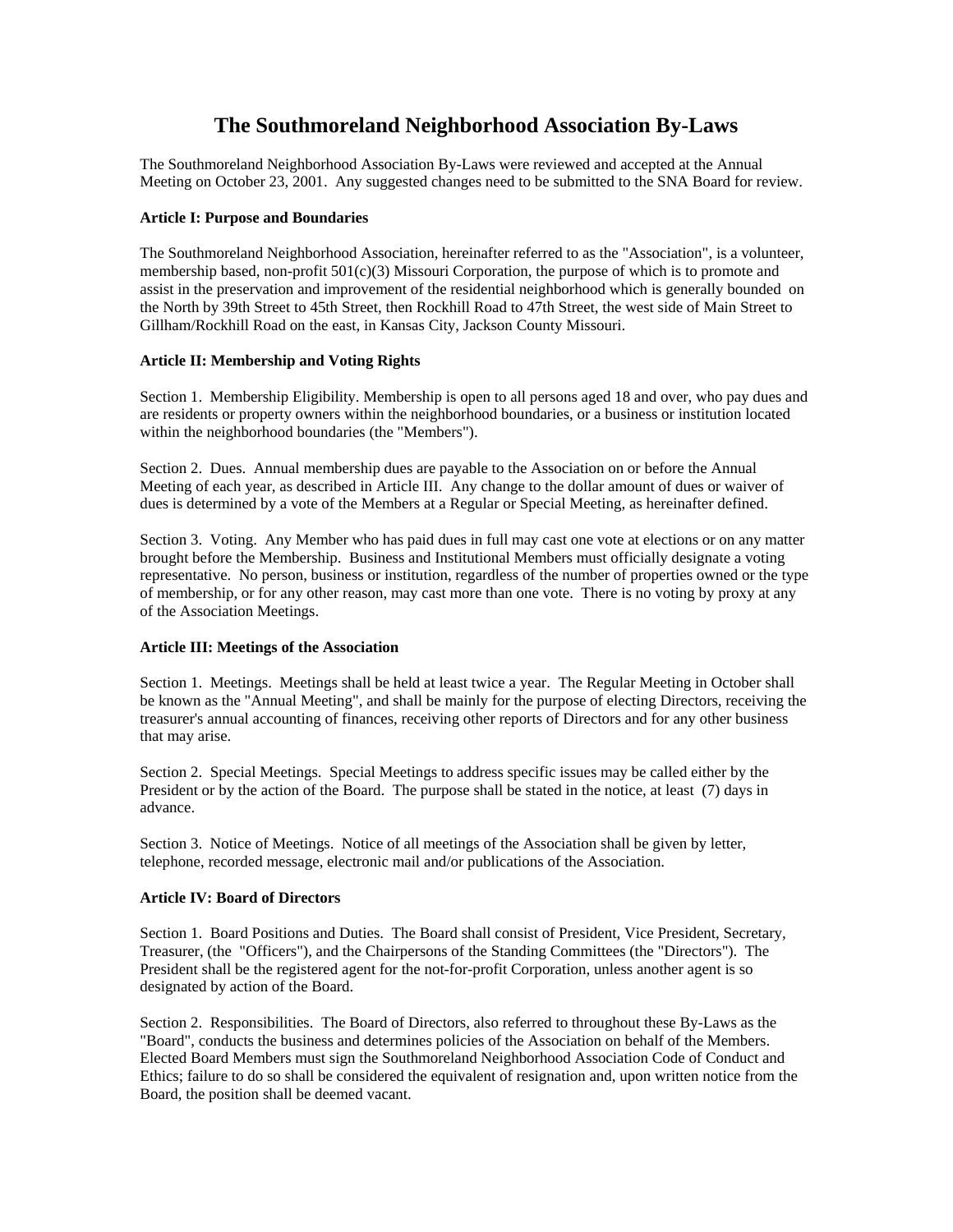Section 3. Board Meetings. The Board of Directors shall hold regularly scheduled meetings. The President, when necessary, may change the scheduled date of meetings by properly notifying the Members by at least seven days in advance of the new rescheduled date. All meetings of the Board are open to the Members and a period of time no less than 15 minutes is reserved for any attending Members to voice concerns, raise issues and request inclusion in the agenda of the next meeting.

Section 4. Deliberations and Decisions. Prior to conducting a vote at any meeting of the Board, the presiding officer must be satisfied that a quorum exists. A quorum is a majority of the existing Board Members, excluding any vacancies. Only Officers and Directors may vote at Board Meetings. All decisions of the Board are determined by a majority of the Board members present and voting. Votes may be made by proxy, in writing, if such alternate means are dictated by circumstance and have received the prior approval of the Board for the issue under consideration.

Section 5. Absences and Vacancies. Absence of an officer or Director from three consecutive meetings may be considered the equivalent of resignation and, upon written notice from the Board, the position may be declared vacant. The Board may fill any vacancy on the Board with any Association Member.

### **Article V: Election of the Board of Directors**

Section 1. Nomination Procedure. At least two months prior to the Annual Meeting in each year, the President-elect shall lead a nominating committee to seek out and recruit candidates for nomination to the Board and to act as the judges of the elections. Additional nominations from the floor of the Annual Meeting shall also be permitted. All nominees must have been Members of the Association for a minimum of six months prior to the election, unless this requirement is waived for an election by action of the Members at the Annual Meeting.

Section 2. Elections. The Board shall be elected by majority vote of the Members present and voting at the Annual Meeting. If there is not a majority vote, successive voting shall take place with the person (s) receiving the least votes being omitted until there is a majority vote. In an uncontested election, any Officer or Director may be elected by a show of hands. If there are multiple candidates for a position a paper ballot must be used. All votes shall be tallied publicly by the judges of the elections.

Section 3. Terms and Terms. All Officers and Directors except the Vice President serve for one year from the close of the Annual Meeting of their election or until their successors are elected. The Vice President is elected for two years and becomes President at the end of his or her term. No one Officer or Director may serve for more than four consecutive years but may be eligible after being absent from the Board for at least one year.

Section 4. Succession. Within ten days of the expiration of his/her term of office, each Board Member shall turn over to his or her successor all properties, contacts, and responsibilities pertaining to the office.

### **Article VI: Committees**

Section 1. Standing Committees. Standing Committees may be created by both the Association and the Board to deal with general matters and issues of continuing concern and importance to the Association. Standing Committees include but are not limited to: Planning and Development, Programs and Events, Safety, Public Information, Neighborhood Culture and Preservation, and Membership and Community Liaison.

Section 2. Special Committees. The President shall appoint such persons or special committees created by action of the Board as are necessary to develop or carry out specific policies and decisions of the Board or to deal with specific matters and issues of concern and importance to the Association. These committees shall be disbanded by action of the board.